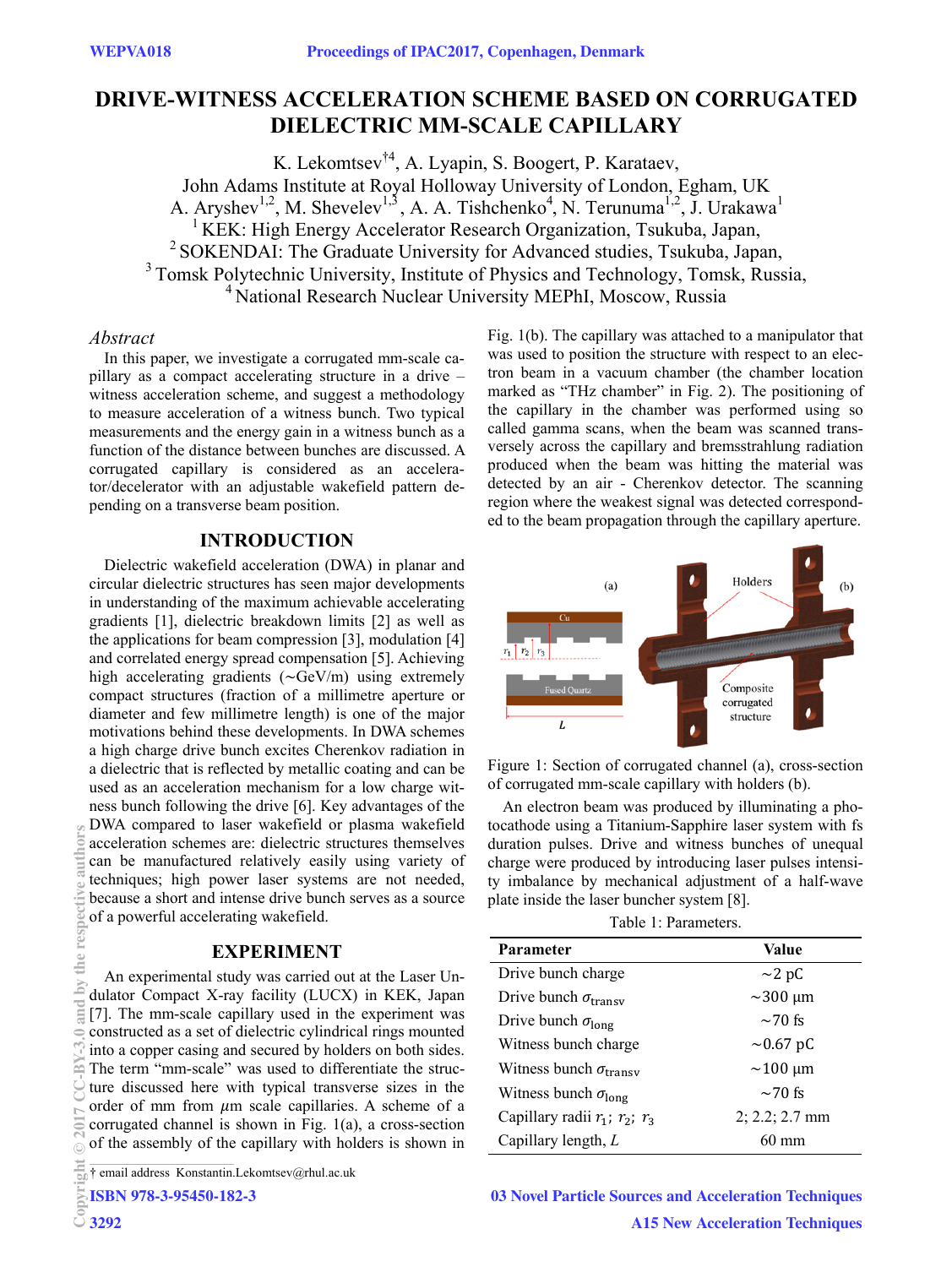

The distance between bunches was controlled in the range of 1 to 4 mm by moving a mirror inside the buncher. The two bunches were accelerated up to 8 MeV in a 3.6 cell S-band RF gun. The RF gun introduced time – energy correlation in the beam, producing a drive and a witness of slightly different energies. When the beam was dispersed by the bending magnet BH1G the different time slices were projected to the different transverse coordinates on the Yttrium Aluminium Garnet screen (YAG, MS3G in Fig. 2).

The beam parameters and the capillary dimensions are given in Table 1. The beam parameters at the location of the beam interaction with the capillary were simulated using A Space Charge Tracking Algorithm (ASTRA). According to the simulation, the transverse beam dimensions varied depending on the distance between the drive and the witness bunch, Table 1 demonstrates the average values of the transverse dimensions.

#### **RESULTS AND DISCUSSION**

During the experiment the energy distribution in the beam was measured as a function of the bunch-to-bunch distance. We discuss two cases: beam propagation without the capillary (a reference measurement) and an offcentral beam propagation through the structure with an off-set of 1.5 mm with respect to the capillary central axis. The off-central propagation provides more efficient interaction of the drive self-field with the dielectric, therefore yielding a higher intensity wakefield.

The diameter of the capillary is much larger than the typical  $\sigma_{\text{transv}}$  of the drive beam, so beam clipping can be avoided, allowing one to study wakefield maps for different off-central propagations. We show two typical measurements, firstly without capillary (Fig. 3) and secondly with capillary (Fig. 4). To obtain an absolute value of the energy difference between the drive and the witness, the YAG screen CCD image was projected in the vertical direction within a narrow vertical region of interest. Pixel units were then converted into distance on screen. As a final step, using a distance-energy calibration the energy difference was recalculated to units of energy. Light blue lines in Figs. 3 and 4, mark integration regions where a skew-double-Gaussian fitting procedure was applied:

$$
f(x, \mu_w, \sigma_w, \alpha_w, \mu_{dr}, \sigma_{dr}, \alpha_{dr}) = \frac{\left[1 + erf\left(\frac{\alpha_w(x - \mu_w)}{\sqrt{2}}\right)\right]}{\sqrt{2\pi\sigma_w^2}} \times
$$

$$
exp\left(-\frac{(x - \mu_w)^2}{2\sigma_w^2}\right) + \frac{\left[1 + erf\left(\frac{\alpha_{dr}(x - \mu_{dr})}{\sqrt{2}}\right)\right]}{\sqrt{2\pi\sigma_{dr}^2}} \times exp\left(-\frac{(x - \mu_{dr})^2}{2\sigma_{dr}^2}\right),
$$

**03 Novel Particle Sources and Acceleration Techniques A15 New Acceleration Techniques**

where  $\mu_w$ ,  $\sigma_w$ ,  $\alpha_w$  are mean, standard deviation and skewness parameter for the energy distribution of the witness beam,  $\mu_{dr}$ ,  $\sigma_{dr}$ ,  $\alpha_{dr}$  are the same parameters but for the drive beam. For the results discussed here a measure of the witness bunch acceleration is the relative energy difference between the drive and the witness with respect to the reference measurement. If the value  $\Delta E_{\text{capillary}}$  <  $\Delta E_{\text{ref}}$  we observe acceleration of the witness beam, on the contrary, if  $\Delta E_{\text{capillary}} > \Delta E_{\text{ref}}$  we observe deceleration.

Fig. 3 shows the energy distribution on the YAG screen without the capillary for the initial distance between bunches  $\approx$  2.7 mm. The direction of energy increase is from left to right, the energy difference between the drive and witness centroids is  $\Delta E_{\text{ref}} = 91.5 \pm 0.4 \text{ keV}$ , skewness of the drive bunch energy distribution is  $\alpha = 0.25 \pm$ 0.02.



Figure 3: Energy dispersion on MS3G screen for beam without capillary (reference).

Fig. 4 demonstrates the same measurement as in Fig. 3, but this time the beam was propagating through the capillary at an off-set of 1.5 mm from its central axis. For this measurement, skewness of the drive bunch energy distribution is  $\alpha = 0.35 \pm 0.02$  and the energy difference is  $\Delta E_{\text{capillary}} = 79.8 \pm 0.4 \text{ keV}$ , giving the energy gain of the witness beam  $\Delta E_{\text{witness}} = 11.7 \pm 0.6 \text{ keV}$  in 60 mm of the corrugated structure, or  $\sim$  200 keV/m accelerating gradient. In principle, the gradient could be significantly increased if a larger drive charge and a larger drive – witness charge imbalance were achievable in this experiment.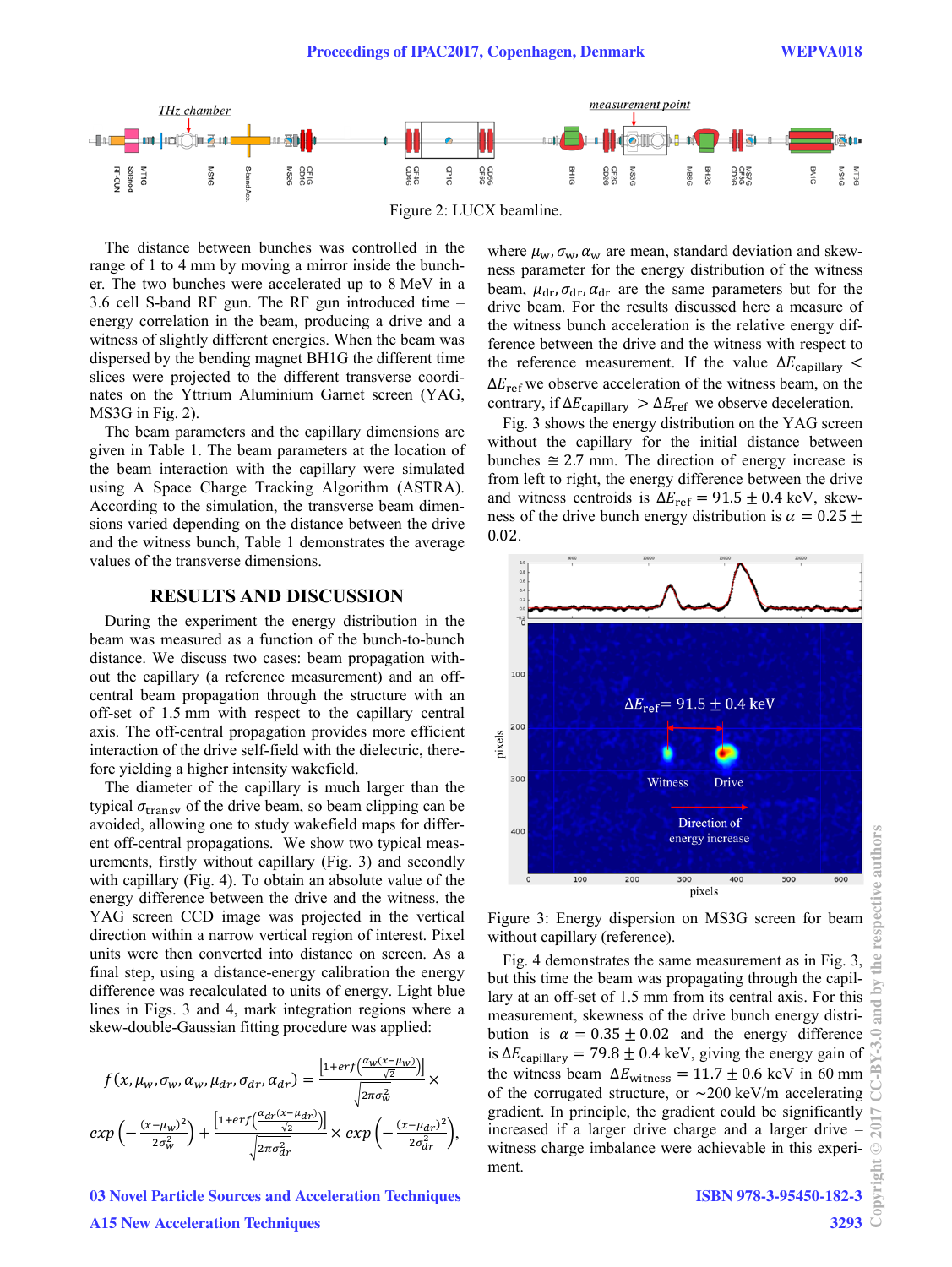

Figure 4: Energy dispersion on MS3G screen for beam with capillary.

Two typical measurements from the complete data sets were discussed to provide a demonstration of the methodology used for data analysis. The calculation of the energy difference for the reference measurement, for the measurement with capillary and the resulting energy gain of the witness bunch are summarized in Table 2.

Table 2: Energy measurements.

| Parameter                     | Value                      |
|-------------------------------|----------------------------|
| $\Delta E_{\text{ref}}$       | $91.5 \pm 0.4 \text{ keV}$ |
| $\Delta E_{\text{capillary}}$ | $79.8 \pm 0.4 \text{ keV}$ |
| $\Delta E_{\text{witness}}$   | $11.7 + 0.6 \text{ keV}$   |
| Acceleration gradient         | $\sim$ 200 keV/m           |

Fig. 5 shows the measurement of the distance between centroids on the YAG screen as a function of a drivewitness separation.



Figure 5: Red filling – acceleration, green filling – deceleration. Transverse beam off-set 1.5 mm.

For each drive-witness separation the difference between the centroids was binned and the mean and the  $\frac{1}{25}$  **ISBN 978-3-95450-182-3**<br>  $\frac{1}{2}$  3294

**ISBN 978-3-95450-182-3**

RMS error computed. This is shown in Fig. 5, with the means as points and the RMS errors as point errors. Regions in the plot with red or green filling, correspondingly, show acceleration or deceleration of the witness bunch in the capillary. Different transverse beam off-sets can produce different acceleration/deceleration patterns, so the structure can be used as an accelerator or a decelerator by displacing a beam transversely. However, one needs to consider that other beam parameters may deteriorate, for example due to beam clipping by the capillary aperture or due to the change in the efficiency of the beam's self-field interaction with dielectric.

#### **CONCLUSIONS**

We discussed the measurement of the energy gain of a witness bunch due to the wakefield generated by a drive bunch for an off-central beam propagation through the mm-scale corrugated capillary. We have demonstrated that the measurement of the relative energy change between the centroids of the drive and the witness bunches provided information about the distances between bunches leading to either acceleration or deceleration. The corrugated capillary and the beam used in the experiment produced only a moderate  $\sim$ 200 keV/m acceleration gradient due to limitations on the beam parameters. The suggested experimental scheme based on a mm-scale corrugated capillary can be very important for studies of beam dynamics at different transverse beam off-sets, and, potentially, it may also be explored further as an accelerator/decelerator with an adjustable wakefield pattern.

# **ACKNOWLEDGEMENT**

This project has received funding from the European Union's Horizon 2020 research and innovation programme under the Marie Skłodowska-Curie grant agreement No 655179. One of the authors (A.T.) is thankful for support to the Ministry of Science and Education of the Russian Federation, grant № 3.2621.2017/PCh, and the Competitiveness Programme of National Research Nuclear University "MEPhI". This work was supported by the Science Technology Facilities Council [grant numbers ST/J002038/1 and ST/P00203X/1].

#### **REFERENCES**

- [1] B.D. O'Shea *et al.*, "Observation of acceleration and deceleration in gigaelectron-volt-per-meter gradient dielectric wakefield accelerators", *Nat. Commun.,*7:12763 doi: 10.1038/ncomms12763 (2016).
- [2] M.C. Thompson *et al.*, "Breakdown Limits on Gigavolt-per-Meter Electron-Beam-Driven Wakefields in Dielectric Structures", *Phys. Rev. Lett.*, vol. 100, no. 21, p. 214801-1, May. 2008.
- [3] Liang Jie Wong *et al.*, "Compact electron acceleration and bunch compression in THz waveguides", *Optics Express*, vol. 21, no. 8, pp. 9792-9806, Apr. 2013.
- [4] S. Antipov *et al.*, "Experimental Observation of Energy Modulation in Electron Beams Passing through Terahertz Dielectric Wakefield Structures", *Phys. Rev. Lett.*, vol. 108, no.14, p. 144801-1, Apr. 2012.

**03 Novel Particle Sources and Acceleration Techniques**

**©**

 $\triangleright$  $\overline{20}$